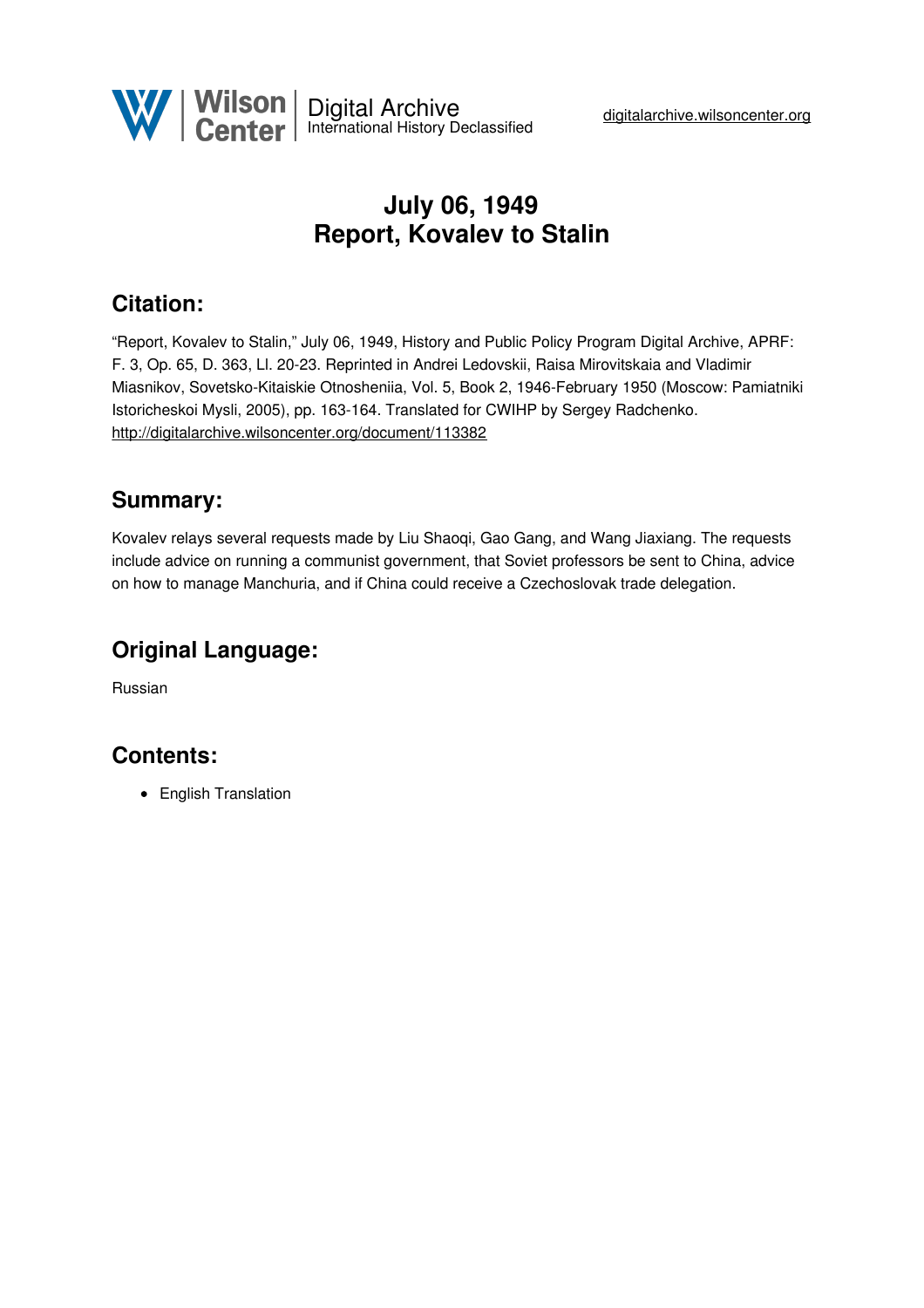To Comrade I.V. Stalin.

Reporting:

In conversations with me on 5 and 6 July Cdes. Liu Shaoqi, Gao Gang, and Wang Jiaxiang requested to report to you the following:

1. They want to receive from you instructions and advice on the questions, recounted in the report of c. Liu Shaoqi, provided to you.

2. They would like to familiarize themselves, while in Moscow:

a. With the structure of the VKP(b) and the work of the party organs;

b. With the structure of the Soviet state;

c. With the planning organs, the planning of people's economy and managing the economy of the country;

d. With the situation with enlightenment and cultural work in the country;

e. With the structure and work of mass organizations (professional unions, volunteer societies etc.) f. To conduct excursions to plants, factories, kolkhozes, sovkhozes, institutions;

3. They ask to send to China Soviet professors of different branches of knowledge (including a professor of Marxism-Leninism) for teaching work in the Chinese higher educational institutions and, for their part, would like:

a. To send to the USSR a group of senior managers (heads of the directories, directors of plants) for 1.5—2 months for studying specific branches of the industry;

b. To organize in the Soviet Union a special educational institution for the Chinese, in which three categories of people could simultaneously study, to the total amount of 1,000 people. 1st category—leading cadres, engineers and technicians with a one year course of study, 2nd category—middle management ranks with a two year course of study, and the 3rd category is the youth with a 5 year course of study. This educational institution could prepare specialists managers of industry, trade, finance, jurists etc.

4. The delegation expressed a wish to resolve some questions concerning Manchuria: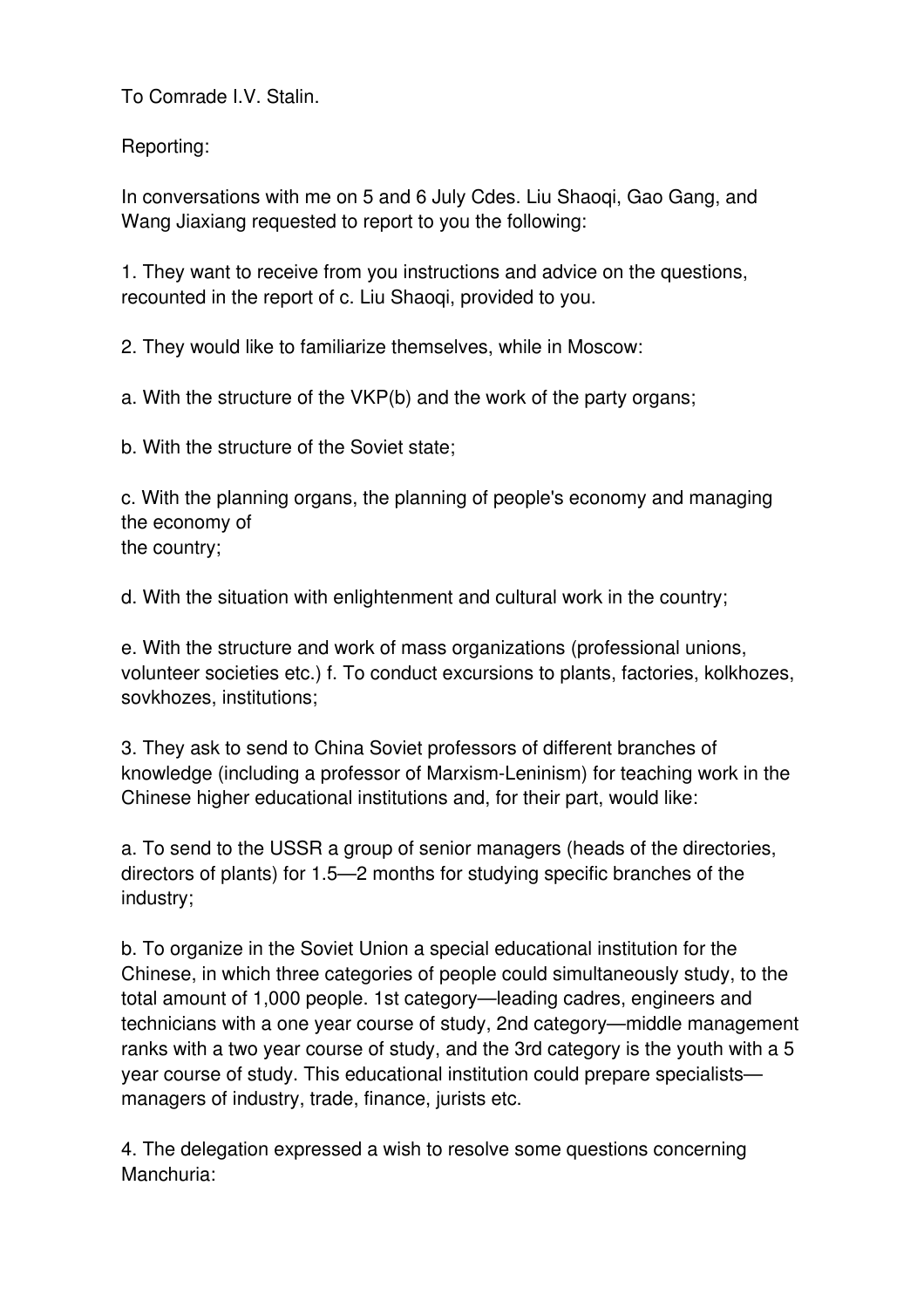a. About the provision of heavy machine for

machine building plants, not on credit, but as reciprocal exchange, goods for goods;

b. They would like to clarify the prospects of trade between the USSR and Manchuria, the names of goods, prices, means of goods exchange and the timing;

c. They would like to receive for Manchuria no less than 300 specialists for various branches of industry, especially for replacing the Japanese, who work in the metallurgical, military, aviation industries, as well as at the power plants and as doctors in the hospitals.

They also raised the question of Port Arthur, declaring that they wish that the Soviet forces stay there not for 30 years, as the treaty stipulates, but even 60 years, but they would like to change somewhat the existing situation in the mutual relations of Manchuria and Dairen:

1. To obtain free access to the port for taking out coal and salt and for receiving freight destined for Manchuria;

2. To establish one currency note for all of the Manchurian territory, without which they cannot support the activity of enterprises, which formerly worked solely for the war [effort], located in Dairen. [They] have to close them down, which causes unemployment and discontent of the workers. They would like to conduct this undertaking with regard to the currency note in September 1949.

5. They also turned [to us] with a request as to whether they can use 50% of the power of the power plant on the Yalujiang (its total power, in their words, is 400 thousand kilowatts). They reminded that at the time of the construction of this power plant China invested 75 million yen, and Korea 50 million yen. Their efforts to reach an agreement with Korea independently were not crowned with success. The Koreans set aside for them only 20 thousand kilowatts.

6. They are asking whether they can receive a

Czechoslovak trade delegation, which the Czechoslovak government is asking them to receive. The delegation is composed of 5 people: 2 representatives of the Skoda plant, 2 from the Batia concern and one textile-man.

7. The delegation requested to convey Cde. Mao Zedong's request to you to inform the delegation regarding questions touching upon the international situation and, in particular, is war possible, and when is it possible?

8. The delegation received a telegram from Cde. Mao Zedong, in which he